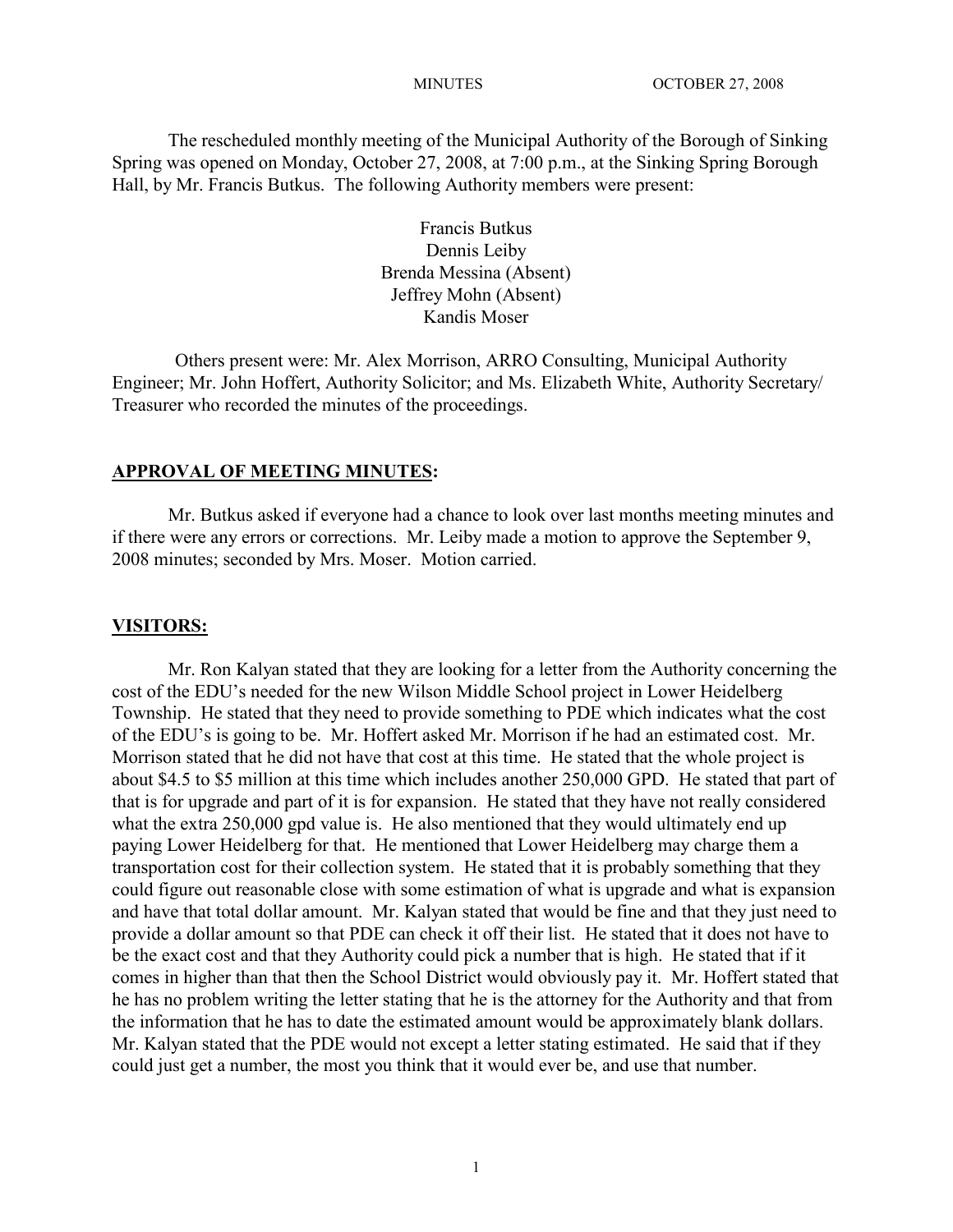# **VISITORS: (Cont.)**

Mr. Morrison stated that he would work with Mr. Hoffert and that they would come up with a number for the letter. Mr. Kalyan asked if Mr. Hoffert still had the form letter. Mr. Hoffert stated that he had it and asked Mr. Kalyan to send him a revised letter for his signature. Mr. Kalyan stated that he will send it first thing in the morning. Mrs. Moser stated that she would like to see the letter before it goes out. Mr. Hoffert stated that he would send Ms. White a copy of the letter for distribution to each member. Mr. Kalyan stated that the letter is being submitted for Plancon F reimbursement purposes only; they are asking that we provide a number just so that they can submit something to PDE. He stated that whatever the number actually comes out to they will pay whether it comes in lower or higher.

# **ENGINEERS REPORT:**

Mr. Morrison presented the Engineers Report dated October 27, 2008. Copy attached.

# Mountain Home Road Sanitary System Additions Project:

Mr. Morrison mentioned that there was a low level alarm problem that turned out to be a loose connection which was fixed by CW Sales. He stated that they are also going to conduct another pump test on the station.

Mr. Morrison mentioned that the settlement in the area of the pump station has been fixed and is holding. He recommended that it be monitored in the future for additional settlement.

Mr. Morrison stated that the sag in the gravity line associated with the sewer line into the station has been repaired by E. Kuser Inc. Final restoration is still needed. He stated that ARRO assisted the Borough staff with getting the emergency permits from PennDOT.

Mr. Morrison stated that the Water Quality II Construction Certification was sent to PaDEP.

Mr. Morrison mentioned that there is a draft letter attached to this report. The letter is to be sent to property owners on Mountain Home Road to inform them to connect to the system. He stated that he needs the Authority's approval and then he will take it to the Borough for their approval. Mr. Butkus asked Mr. Hoffert if he had read the letter and if he had any additions or comments. Mr. Hoffert asked if the Borough had ever permitted the residents to pay for the EDU's in installments or if they always required the full payment prior to the connection. Mr. Morrison stated that he was not aware of any installment allowance. Mr. Hoffert stated that some municipalities allow that and he was not aware of the Borough policies. Mr. Morrison stated that if there is a hardship they may consider it. Mr. Hoffert stated that the only thing he would add to the letter is a simple statement saying that if they are not able to meet the financial requirements then they should contact the appropriate Borough officials and seek relief.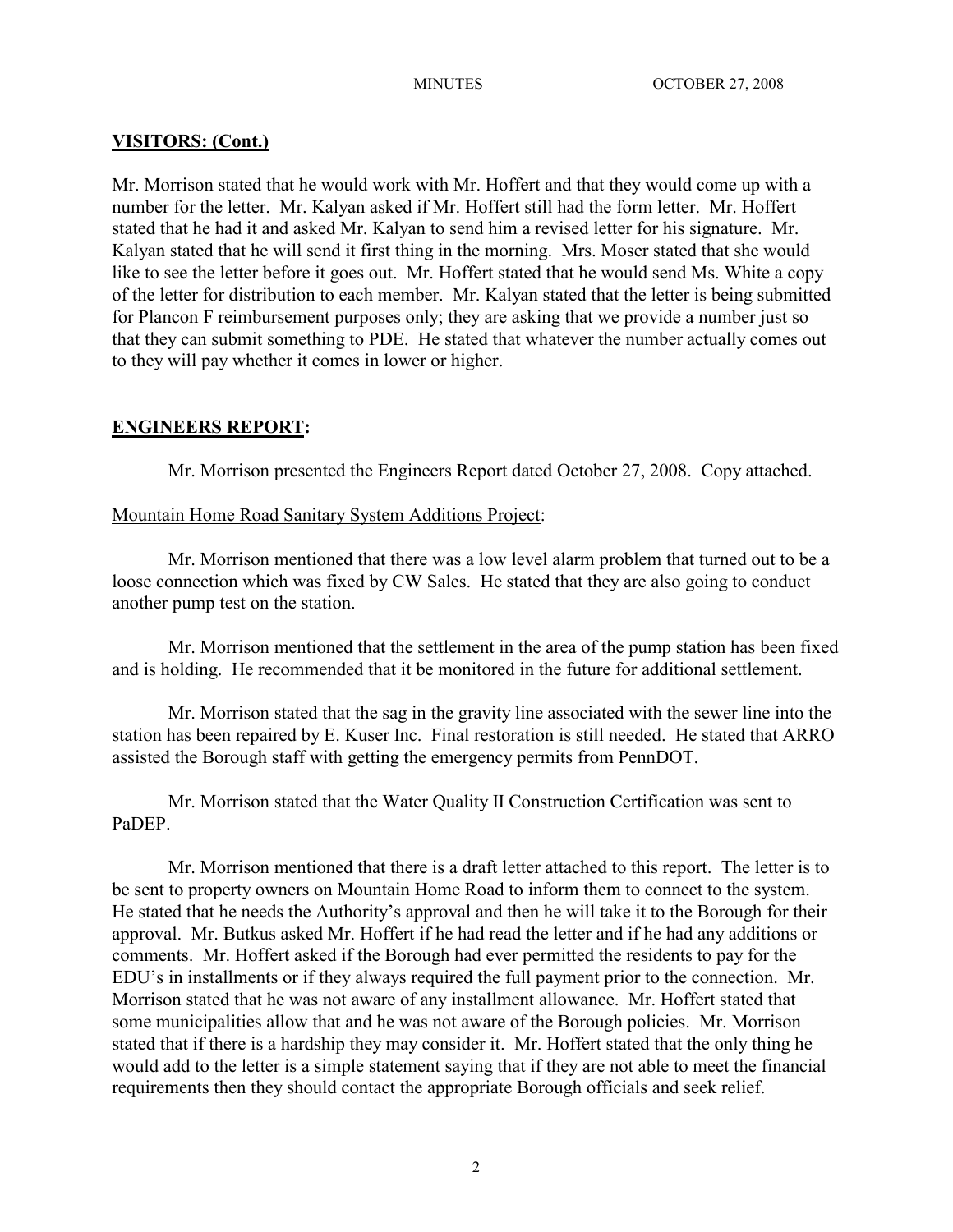## **ENGINEERS REPORT: (Cont.)**

Mr. Morrison mentioned that most of the properties are businesses. Mr. Morrison stated that they will modify the letter.

## Wastewater Treatment Plant Project:

Mr. Morrison mentioned that there is a Phosphorous limit in the permit and ARRO will be retrofitting the existing sodium hypochlorite system. He stated that it required a modification to be sent to DEP modifying the Water Quality Management Part II Permit. This was done by letter submission and was sent last week.

Mr. Morrison stated that a letter of adequacy from the Berks County Conservation District has been received. He mentioned that since the plant is located in Spring Township, a letter was sent to the Township Planning Commission requesting a waiver of the land development requirements. He stated that it was then referred to the Township's Infrastructure Committee. The Infrastructure Committee recommended unanimously to the Planning Commission and the Board of Supervisors to grant the waiver contingent upon the execution of the inter-municipal agreements and having a meeting to discuss common sewer issues.

## Dissolution of the Authority:

Mr. Morrison stated that they have been informed by the Borough that Susquehanna Bank has approved the request for the Borough to assume the responsibility of the Authority's existing bank note. He stated that approval from DCED is still required and upon that approval paperwork could then be sent to the state for their final approval

## Infiltration and Inflow Study:

Mr. Morrison stated that there has been no additional contact from ADS.

#### Traditions of Sinking Spring:

Mr. Morrison stated that there is a planning module for approval this evening. He stated that there was minor change. ARRO has made the revision and recommend that the Authority authorize the Chairman to sign and date the module in three locations. He stated that the module then needs to be forwarded to the Borough for approval by Resolution. Mr. Leiby made a motion to approve Mr. Butkus to sign the module; seconded by Mrs. Moser. Motion carried.

## Hull Street Development:

Mr. Morrison explained that this was initially proposed as a nine (9) unit apartment last year. He stated that they are now proposing four (4) single-family dwellings in two buildings. He stated that since there were three (3) other facilities with connections on that property and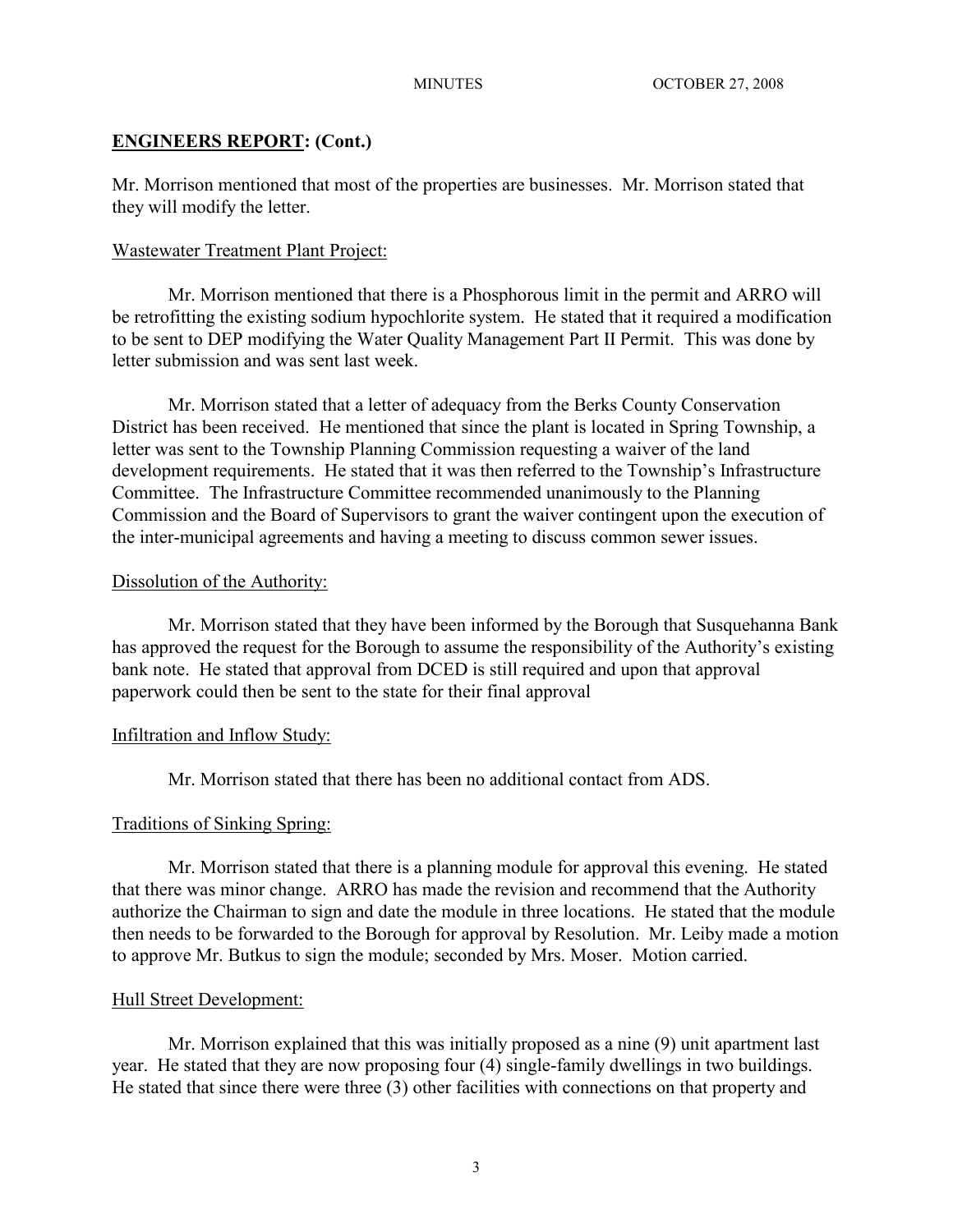## **ENGINEERS REPORT: (Cont.)**

they have continued to pay the base rate of the sewer fee it preserves three of their taps and there will be one new connection.

## **JOHN HOFFERT:**

Mr. Hoffert mentioned that he did receive the latest copy of the agreement between the Borough of Sinking Spring, the Municipal Authority of the Borough of Sinking Spring, the Township of South Heidelberg and the Municipal Authority of the Township of South Heidelberg. He mentioned that the Borough signed the agreement at their last meeting on October 15, 2008. He stated that the agreement has an effective date of January 1, 2009.

Mrs. Moser asked if Mr. Hoffert had ever sent the letter requesting a meeting. Mr. Hoffert stated that he sent a letter to Mr. Fitzpatrick on September 11, 2008 requesting a meeting and that the Borough had difficulty setting it up. Mr. Hoffert stated that it is mute because the Borough has already executed it and the Authority will probably cease to exist prior to January 1, 2009. Mrs. Moser asked what happens of the Authority does not sign it. Mr. Hoffert stated that it is just an unresolved issue that the Borough would have to address. Mr. Butkus stated that we should go on the record of what problems and concerns that we have with it so that it is public record.

Mr. Leiby stated that his concern is that in signing this agreement we are agreeing to something that this committee has never been privy to hear. He believes that Mr. Fitzpatrick should be told that there are members of this Authority that did not sit in on the executive session to know what we are giving up or getting in signing this. Mr. Leiby stated that he was on Council and sat in on the executive session and there were things said in there that he can not divulge since it was only discussed in executive session

Mrs. Moser stated that she received a call from Mr. Schlott about a day after the last meeting. She stated that one of her concerns was the calculations. She stated that Mr. Schott asked her to forward what she has to him. She stated that she told him that she thinks that they need to sit down and go over it. She mentioned that on the first page it states that we have entered into agreements beginning in 1972 and she stated that she has agreements that go back to 1967.

Mrs. Moser mentioned that she also received e-mails from Mr. Fitzpatrick asking her to send him what she has so that it would save time when we did meet. Mrs. Moser stated that she runs a business during the day and did not have time to e-mail back and forth and that is why she wanted a time set up so that we could sit down and go over it (the calculations) and the other issues that the Authority had.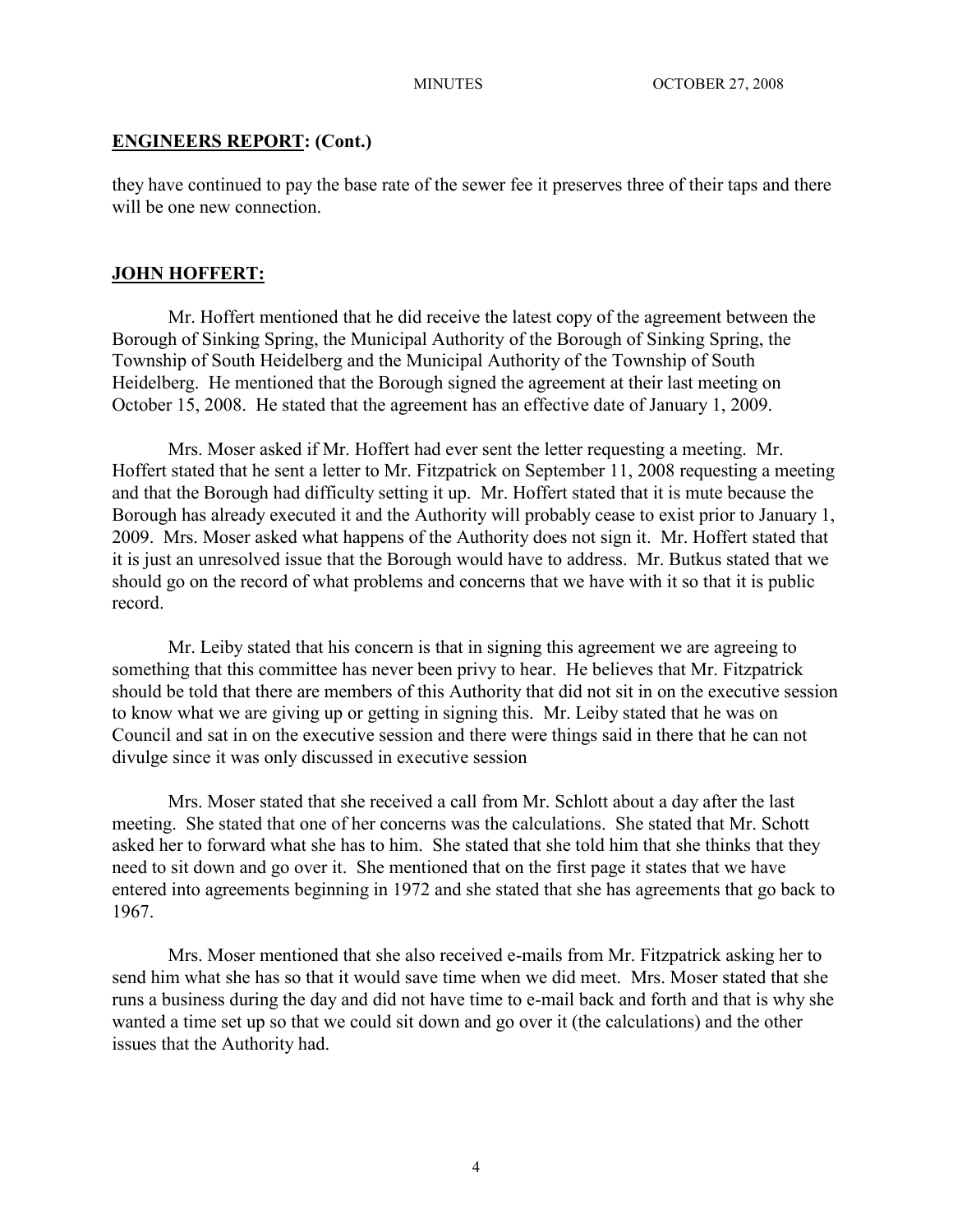## **JOHN HOFFERT: (Cont.)**

Mrs. Moser stated that on page two (2), the second to last paragraph; it states where the meters are for South Heidelberg. She wanted to know about the properties on the other side of Krick Lane, i.e. Redners, Arby's, Wendy's and all the other stores. She stated that there is a connection at Krick Lane that flows into Lower Heidelberg too and it is not listed in the agreement.

Discussion ensued as to what flows where with the help of a map.

Mr. Butkus stated that he believes Mrs. Moser is correct and that there is other unmetered flow coming into Lower Heidelberg from South Heidelberg and that it crosses Penn Avenue but not at Beacon Road. Mrs. Moser stated that it doesn't matter now because Lower Heidelberg is being charged on water consumption. But once they go to the flow meters they are not going to be very happy because they know it is there and they are going to tell the Borough that they are not paying for South Heidelberg's flow. Mr. Butkus stated that the easiest way to prove it would be to put dye in the line and see where it comes out.

Mrs. Moser stated that the other thing that she and Mr. Schlott had gotten into was the calculation. She stated that Exhibit "C" says 'example of calculations' and it is blank. She stated that she spent a lot of time going through these agreements and she does not agree with the calculations. She stated that she is more than willing to say that she is wrong, but she wants someone to sit down with her and show her how they came up with these figures. Mr. Butkus stated that he believes that someone may have gotten EDU's and gallons mixed up.

Mrs. Moser stated that the one thing that she is really concerned about with South Heidelberg is that they have the Chinese Restaurant, Redners; which has their own butchery, kitchen and bakery, the Taco place, Wendy's, and Arby's which are all very high excess. She stated that we are talking about what is being tested and where it is being metered, and if it says that it is going one place and it is actually coming in another way, are we missing something. She stated that our BOD has been high and they have gone thought the lab and split the samples and have ruled out the labs. She thinks maybe we are looking at the wrong source.

Mrs. Moser stated that she knows that we are being disbanded and there is nothing that we can do about it. But, if it is necessary to have the Municipal Authority's signature on this agreement then she would like to have her request acted on. If it doesn't matter, because we are being disbanded, then we are preaching to the choir anyway.

Mr. Hoffert stated that his concern would be with the assurance that there is no connection where we believe there is one. Mr. Morrison stated that it would take some field investigation.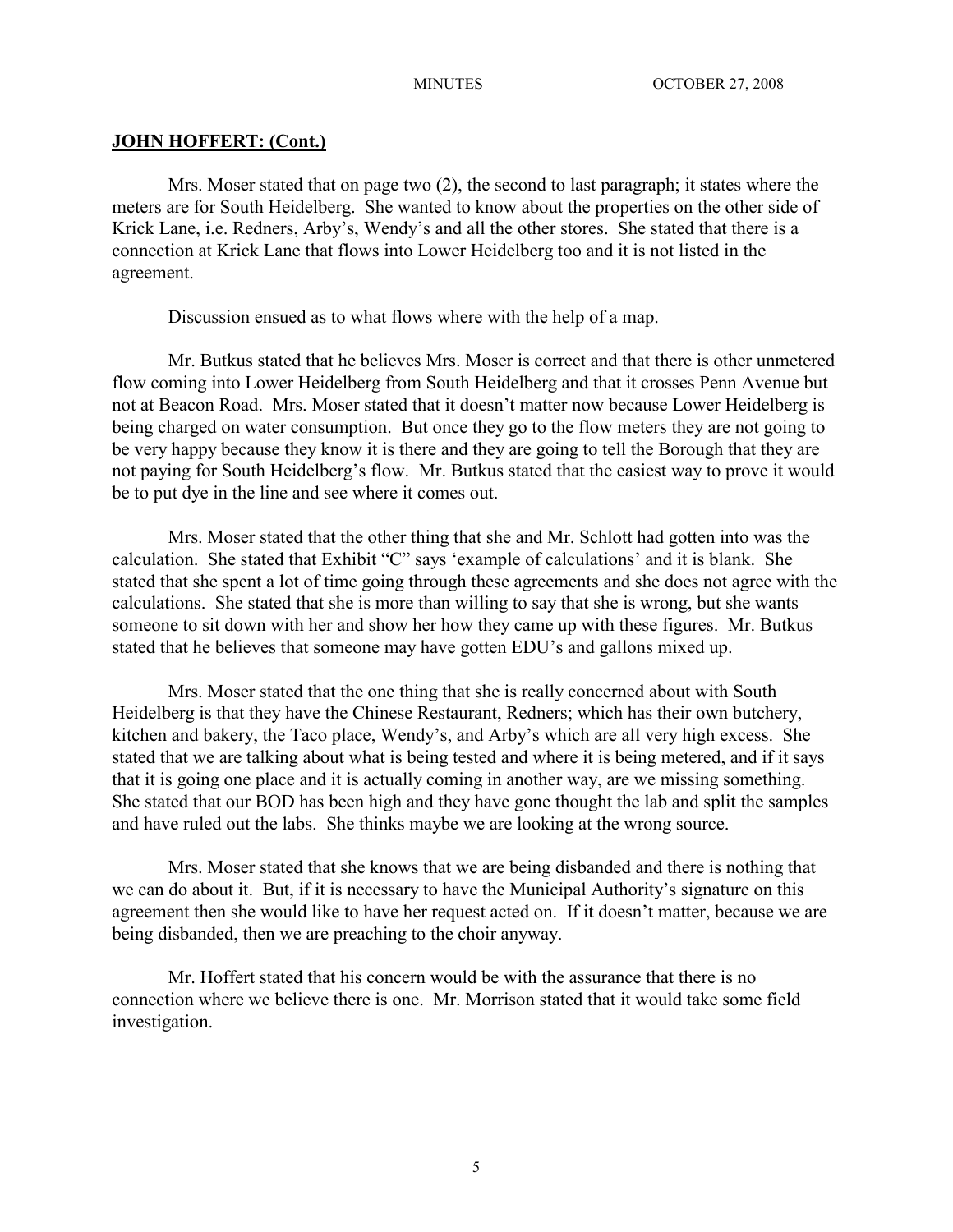# **JOHN HOFFERT: (Cont.)**

Mr. Butkus stated that on page 5, section (p), it talks about inflow and lists cooling water discharge as inflow. Mr. Butkus stated that cooling water discharge is not inflow and is required to be put in the sanitary sewer.

Mr. Butkus mentioned that on Page 10 it talks about excess discharge and that there would be penalties on the third consecutive month. He believes that penalties should be charged in the first month when it first occurs. He mentioned that if you let it go until the third month, then it has an effect on your Chapter 94 Report, which should not be.

Mr. Butkus mentioned that on Page 12, Section 3, it talks about charges. He stated that it does not address transportation costs. Mr. Morrison stated that it might be included in the net operating costs.

Mr. Butkus mentioned that on Page 16, Section (c), he would like to know who pays for repairs to the meters and why the cost of the meters should be shared. He believes that the meters should be the Township's expense to clean and maintain and calibrate, and that is not how he reads it. Mr. Leiby mentioned that on page 15, section (i), it states that the Township Authority shall pay for, own, maintain and operate the Meters. Mrs. Moser stated that page 16, Section (c) contradicts that and says that if there is a malfunctioning meter that the Borough or Borough Authority are responsible for costs and repairs. It also states that the semi-annual calibrations cost be shared.

Mrs. Moser stated that on page 21, Section 5, under Covenants, she believes that one of the items should be that a sewer plan be presented to the Borough or Authority of all sewer lines.

Mr. Butkus asked about page 24, section 5.4, Covenants of Township. He stated that he doesn't like that it states that the Borough cannot change the rules, regulations or ordinances without the Townships approval. He doesn't believe that is right, because it is our sewer plant.

Mr. Hoffert stated that the Authority cannot, in good conscience, sign this agreement until certain questions that we believe to be important are answered.

Mrs. Moser stated that what she would like is to have a letter of concern sent to Borough Council listing all of these issues. She wanted to know if Council even read the agreement. Mr. Butkus agreed and asked Mr. Hoffert to send a letter to Borough Council and Mr. Fitzpatrick stating that these are our concerns and until they are addressed we could not in good conscience sign the agreement. Mr. Hoffert stated that he would do a draft of the letter and give it to Ms. White for distribution to all members of the Authority so that they can make sure all of the concerns are listed and make notes if anything is missing. Mrs. Moser stated that we have legitimate concerns and we are not withholding our signature because we are being disbanded.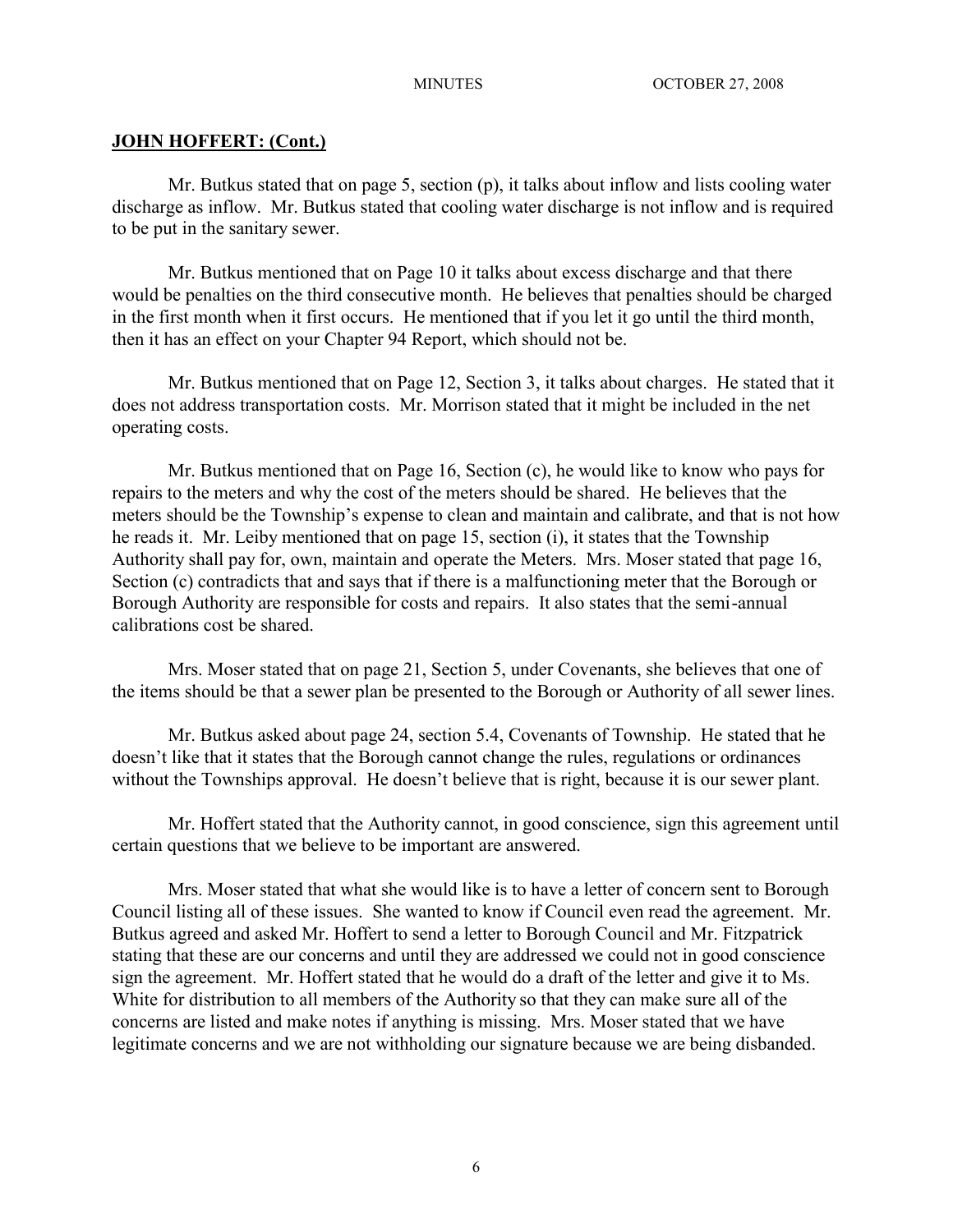# **JOHN HOFFERT: (Cont.)**

Mr. Moser wanted to know what happens if the state comes back and says that they do not favor disbanding this board. Mr. Hoffert stated that he doesn't think that the state has a say in it. He stated that they can only make us comply with the regulations to disband, but they do not have any voice in whether or not the Borough disbands us or not.

Mr. Moser asked when the letters would go out to the property owners on Mt. Home Road. Mr. Morrison stated that it has to be approved by the Borough first. Mr. Hoffert stated that we should get to the Borough so that they have it for the meeting next Thursday.

Mr. Butkus stated that he had one more thing. He stated that we finally received the audit report. He mentioned that when we received the draft he called them and straightened one thing out that was blatantly wrong. He stated that he wanted to go over it and make sure that it is correct.

# **TREASURER'S REPORT:**

Mr. Butkus asked if everyone had received a copy of the Treasurer's Report dated October 14, 2008 and if anyone had any questions. Motion was made by Mr. Leiby to accept the Treasurer's Report; seconded by Mrs. Moser. Motion carried.

Ms. White mentioned that the CD at Sun Federal matured on October 18, 2008 and it will automatically roll over if we don't pull it out. Mr. Butkus stated that we should close it out and roll it into the checking account to pay the bills.

# **APPROVAL OF BILLS:**

Mr. Butkus went over all of the bills as listed below.

One bill from Mr. Hoffert in the amount of \$400.00 for services through October 27, 2008.

One bill from Ms. White in the amount of \$50.00 for attending the September 9, 2008 Authority meeting.

One bill from the Reading Eagle in the amount of \$194.05 for advertising the audit notice.

Five bills from ARRO Consulting, which he went over individually, totaling \$21,424.17.

One bill from Reinsel for \$1,400.00 for the audit which was held last meeting.